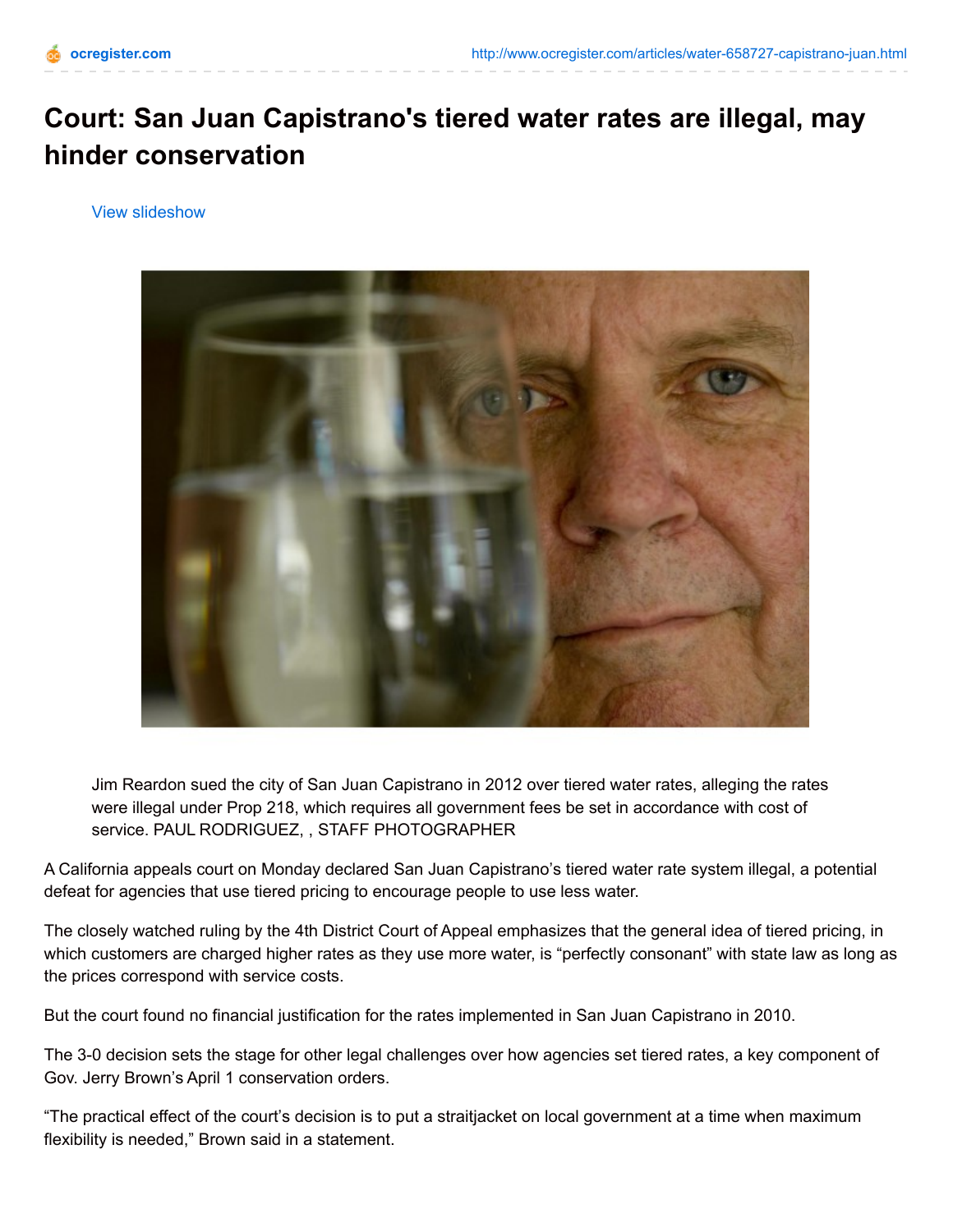Under Monday's ruling, the rates must comply with Proposition 218, a 1996 voter-approved law that requires government fees be set in accordance with service costs.

That could mean trouble for rate structures implemented to promote conservation that aren't based on how much water actually costs.

Brown said Monday that state lawyers are reviewing the decision.

Jim Reardon, one of two San Juan Capistrano residents who sued the city, said the ruling doesn't jeopardize tiered rates. But it jeopardizes arbitrary tiered rates, which he said many agencies have embraced.

"That's the problem: two-thirds of the water agencies in this state have been making it up," Reardon said. "Water agencies have to be more responsible and more cost sensitive in establishing their water rates."

Under the ruling, if a city buys all its water from a single source at a set price, how can it justify charging users differently? Officials with the Mesa Water District in Costa Mesa, which wrote a brief supporting the lawsuit, decided they couldn't. They charge a uniform rate because they get all their water from the same place at the same price.

"The cost of service is uniform, so that's why we have uniform rates," Paul E. Shoenberger, Mesa's general manager, said Monday. "This court decision is going to give us good clarity on how to develop rates in the future."

Contrast that with San Juan Capistrano, where the court's 28-page ruling states that officials "did not try to calculate the cost of actually providing water at its various tier levels."

"It merely allocated all its costs among the price tier levels, based not on costs, but on pre-determined usage budgets," according to the ruling, which was written by Judge William Bedsworth and concurred with by judges Eileen Moore and David Thompson.

For homeowners in San Juan Capistrano, pricing tiers for 100 cubic feet of water in 2013 ranged from a base of \$3.18 to \$11.67.

San Juan Capistrano officials released a statement Monday that said they're "analyzing the ruling and the City Council will consider the city's options shortly."

Lawyer Ben Benumof, who sued on behalf of Reardon and the Capistrano Taxpayers Association, said he disagrees with the governor's assessment that agencies have been "strait-jacketed."

"All this really does is require agencies to dig a little deeper," Benumof said. "Justify the costs. Show that there are true incremental increases in cost. At the same time, develop rigorous conservation programs that have a cost to them, and pass that cost on to the ratepayers. But do it transparently."

The tiered-rate lawsuit was brought in August 2012 by Reardon, an aerospace executive and elected member of the Capistrano Unified School District Board of Trustees, and John Perry, a retired schools administrator who severed ties with the case after being appointed to the San Juan Capistrano City Council in February.

Michael Colantuono, a lawyer for the city of San Juan Capistrano, asked the judges to consider the governor's orders in a briefing filed with the court April 2. The judges made it clear they understood the gravity of the situation, opening Monday's ruling with a reference to Marc Reisner's 1986 book "Cadillac Desert: The American West and Its Disappearing Water."

"We hope there are future scientists, engineers and legislators with the wisdom to envision and enact water plans to keep our beloved Cadillac Desert habitable," the ruling says. "Our job, and it is daunting enough, is solely to determine what water plans the voters and legislators of the past have put in place, and to determine whether the trial court's rulings complied with those plans."